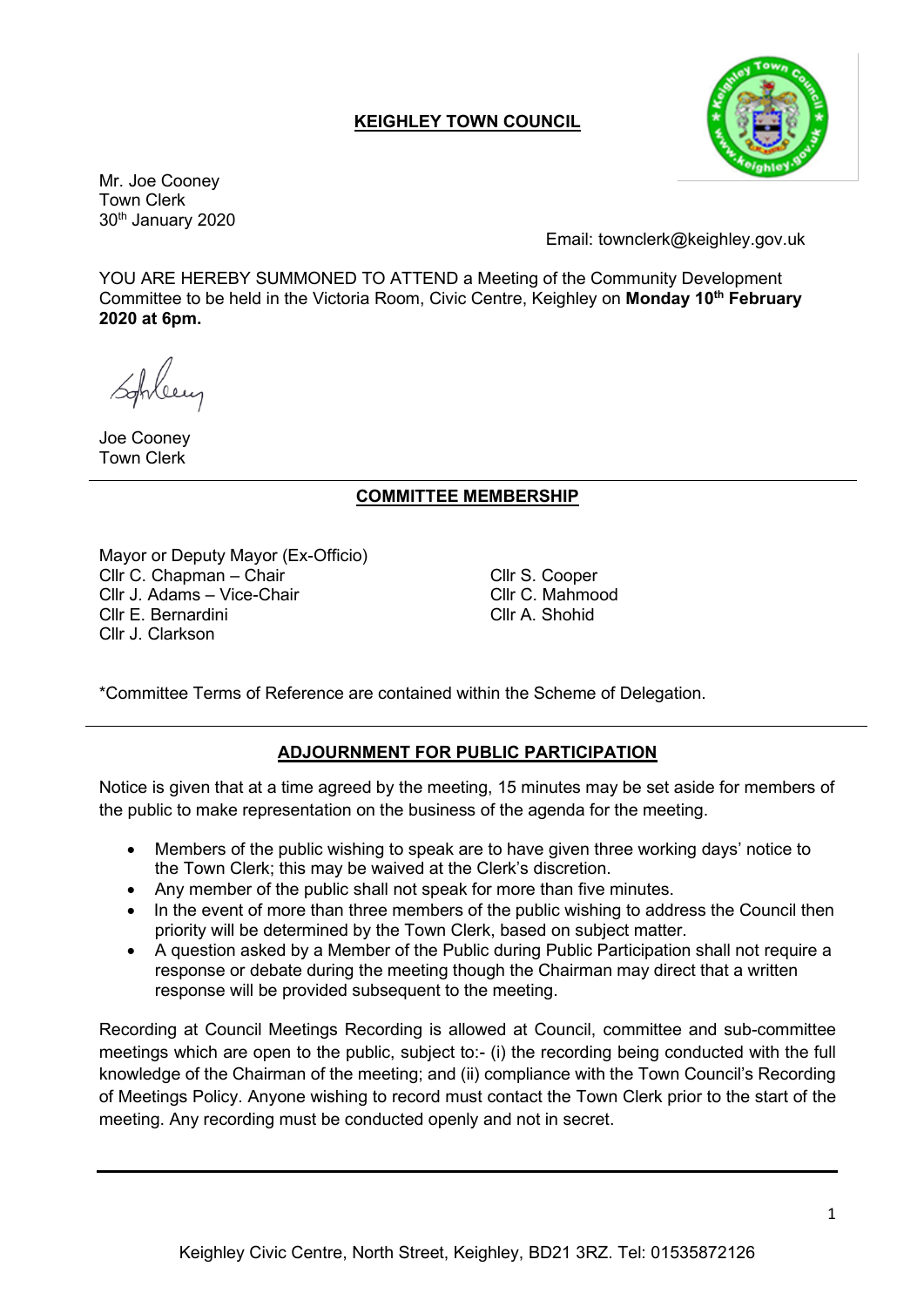## **AGENDA**

## **1. Fire Safety Announcement**

## **2. Apologies for absence**

Members are asked to receive apologies of absence for this meeting.

## **3. Declarations of Interest**

To receive declarations of interest under consideration on this agenda in accordance with the Localism Act 2011 s32 and the relevant Authorities (Disclosable Pecuniary Interests) Regulations 2012.

Members are reminded that should you declare a pecuniary interest at a meeting, it is your responsibility to inform the Monitoring Officer.

- i) Declarations of Interest from Members
- ii) Declarations of Interest from Officers

## **4. Public Question Time and Participation**

Members of the public are advised that they are welcome to ask questions about items on the Agenda. It is not always possible to give a verbal response at the meeting and questions may receive a written reply. No resolution can be made under this item. Questions should relate to matters of Town Council policy or practice and not relate to the individual affairs of either the questioner or any other named person**.**

## **5. Minutes – For Approval**

To approve the draft minutes of the meetings of the Extra-Ordinary Community Development Committee held Tuesday 7th January 2020.

Copy attached

### **6. Ward Forums – For Decision**

To decided how and when Ward Forums will be implemented and how the outcomes will be used to support the development of Ward Profiles and influence Council decision making.

Report attached

### **7. Project Workers – For Noting**

To note progress on the recruitment and selection process. Verbal update to be given.

### **8. Community Development Officer's Report – For Decision**

Members are invited to note progress made on community development activities since the last meeting and consider any new emerging issues and opportunities.

Report attached

### **9. New Project Proposals – For Noting**

Members are invited to approve proposals for new projects. Verbal update to be given.

### **10. Terms of Reference – For Decision**

Councillors are asked to consider the proposed terms of reference for the Committee and make a recommendation to Full Council.